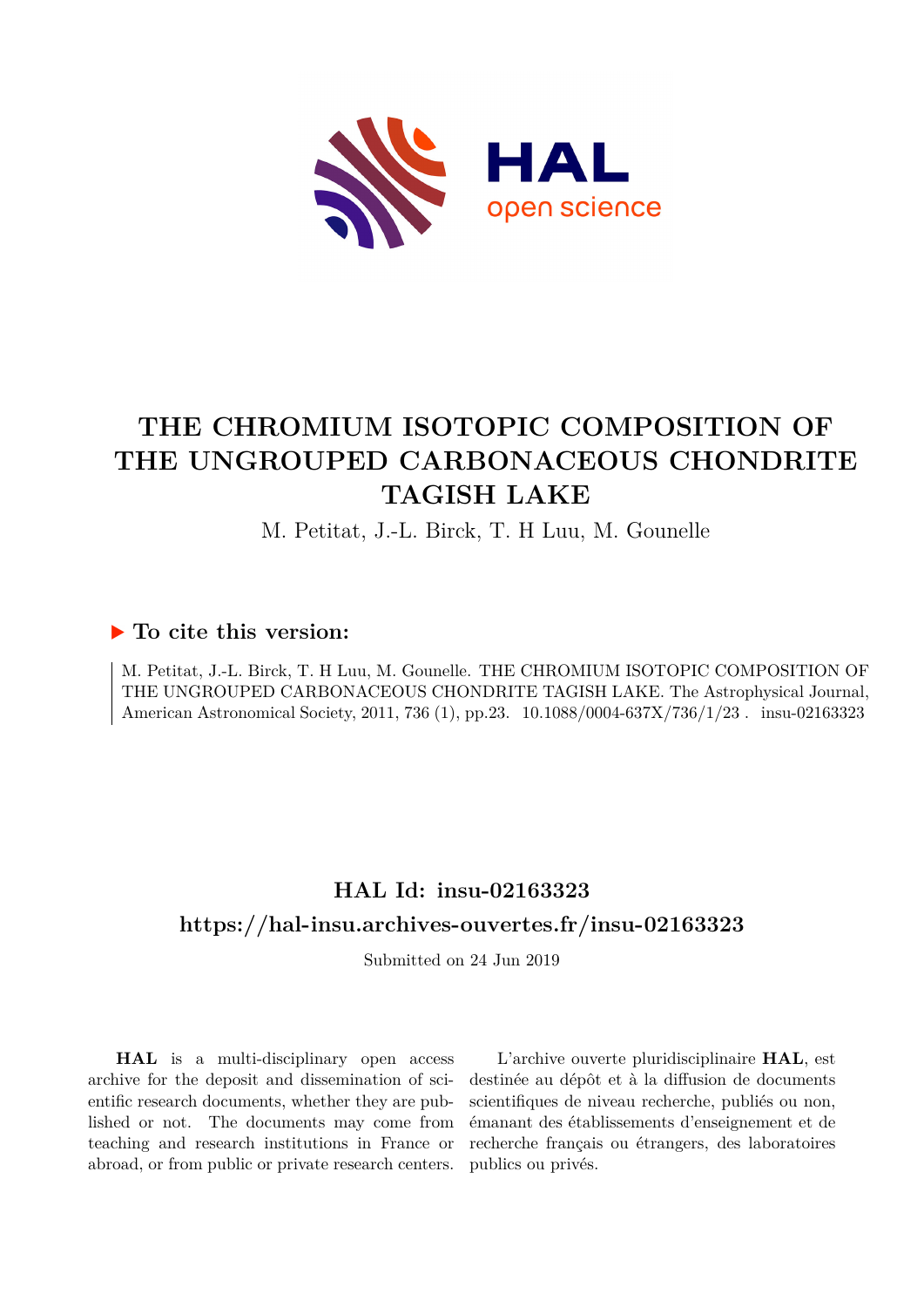#### THE CHROMIUM ISOTOPIC COMPOSITION OF THE UNGROUPED CARBONACEOUS CHONDRITE TAGISH LAKE

M. PETITAT<sup>1</sup>, J.-L. BIRCK<sup>2</sup>, T. H. LUU<sup>2,3</sup>, AND M. GOUNELLE<sup>1</sup>

<sup>1</sup> Laboratoire de Minéralogie et Cosmochimie du Muséum (LMCM), CNRS and Muséum National d'Histoire Naturelle, UMR 7202, 57 rue Cuvier, 75005 Paris, France; mpetitat@gmail.com

<sup>2</sup> Laboratoire de Géochimie et Cosmochimie, Institut de Physique du Globe de Paris, Sorbonne Paris Cité, 1 rue Jussieu 75238, Paris cedex 05, France  $\frac{3}{1}$  Centre de Recherches Pétrographiques et Géochimiques (CRPG)-N

Boite Postale 20, 54501 Vandoeuvre-lès-Nancy, France

*Received 2011 March 18; accepted 2011 April 27; published 2011 June 30*

#### ABSTRACT

Early solar materials bear a variety of isotopic anomalies that reflect compositional differences deriving from distinct stellar nucleosynthetic processes. As shown in previous studies, the stepwise dissolution with increasing acid strengths of bulk rock carbonaceous chondrites liberates Cr with both excesses and deficits in  ${}^{53}Cr$  and  ${}^{54}Cr$ relative to the terrestrial standard. The magnitude of the <sup>54</sup>Cr variations within a meteorite decreases in the sequence CI1 *>* CR2 *>* CM2 *>* CV3 *>* CO3 *>* CK4 and correlates with the degree of metamorphism of each carbonaceous chondrite class. This study shows that the Tagish Lake meteorite presents the highest excesses in  $54$ Cr ever measured in a bulk silicate phase. According to this study, the Tagish Lake meteorite is composed of the least re-equilibrated material known at this time. The magnitude of  $54$ Cr variation decreases now in the following sequence: Tagish Lake (ungrouped CI2) *>* Orgueil (CI1) *>* Murchison (CM2) *>* Allende (CV2). Moreover, this study shows that excesses in <sup>53</sup>Cr relative to Earth can be interpreted as representing the extent of aqueous alteration on meteorite parent bodies. Finally, the high 54Cr anomalies measured in this meteorite make Tagish Lake one of the major targets to decipher the host of these anomalies.

*Key words:* meteorites, meteors, meteoroids – nuclear reactions, nucleosynthesis, abundances – supernovae: general

#### 1. INTRODUCTION

Chondritic meteorites such as carbonaceous chondrites host the most primitive components of the solar system. Hence, they provide important constraints on the chemical and isotopic composition of the solar nebula. Nucleosynthetic isotopic anomalies (excesses or deficits of an isotope measured relative to a terrestrial standard) have been discovered in meteorites, mainly in the iron-group elements (Ca to Zn) and are the greatest for their neutron-rich isotopes  $(^{48}Ca, ^{50}Ti, ^{54}Cr, ^{58}Fe, ^{64}Ni; e.g.,$ Birck 2004). These nucleosynthetic anomalies are believed to reflect residual heterogeneities stemming from a variety of stellar sources and processes and bear evidence of incomplete mixing in the early solar system (e.g., Birck 2004; Clayton et al. 1973; Wasserburg et al. 2006).

Cr is of particular interest in the fact that besides the neutron rich effects on  ${}^{54}Cr$ ,  ${}^{53}Cr$  is the decay product of  ${}^{53}Mn$ , an extinct radionuclide, which has been shown to be present in the early solar system (e.g., Birck & Allègre 1985; Clayton 2003a). The isotopic compositions of  $53Cr$  and  $54Cr$  are reported as  $\varepsilon^{53,54}$ Cr values. The latter are defined as the deviation, in parts per 10,000 from the reference 53Cr*/*52Cr and 54Cr*/*52Cr ratios (Birck  $&$  Allègre 1988).

The  $53$ Mn– $53$ Cr systematics is well suited to date the relative timescales of parent-body processes (e.g., Shukolyukov & Lugmair 2006; Trinquier et al. 2008b) or the time of formation of single crystal grains (e.g., Petitat et al.  $2011$ ). <sup>54</sup>Cr anomalies have been detected in presolar grains (Zinner 2005) and refractory inclusions (Birck & Allègre 1984; Papanastassiou 1986).  $53<sup>53</sup>$ Cr and  $54<sup>54</sup>$ Cr isotopic variations have also been measured in less refractory phases such as silicates (e.g., Rotaru et al. 1992).

The stepwise dissolution of carbonaceous chondrite whole rocks with increasing acid strengths exhibit deficits and excesses in  ${}^{54}$ Cr relative to Earth (e.g., Dauphas et al. 2010; Moynier et al.

2010; Podosek et al. 1997; Qin et al. 2009; Rotaru et al. 1992; Trinquier et al. 2007). Moreover, Rotaru et al. (1992) demonstrated that the magnitude of the <sup>54</sup>Cr variations decreases in the sequence CI1 chondrites *>* CR2 chondrites *>* CM2 chondrites *>* CV3 chondrites *>* CO3 chondrites *>* CK4 chondrites and correlates with the degree of thermal metamorphism of each carbonaceous chondrite class. Hence, the Orgueil CI1 chondrite presents the highest 54Cr anomalies ever measured in major mineral fractions, which is consistent with this meteorite being the least metamorphosed one (Lodders 2003). Finally, these authors explained the <sup>54</sup>Cr anomalies as reflecting the inhomogeneous distribution of distinct nucleosynthetic components in the solar system (e.g., Dauphas et al. 2010; Moynier et al. 2010; Podosek et al. 1997; Qin et al. 2009; Rotaru et al. 1992; Trinquier et al.  $2007$ ). However, the source of  $54$ Cr in the protoplanetary disk remains unknown since the carrier phase of the  $54$ Cr anomaly has not yet been identified (e.g., Dauphas et al. 2010; Moynier et al. 2010; Qin et al. 2009). This is presumably because it is fine grained and chemically labile.

Variations of  $53Cr$  relative to Earth measured during the stepwise dissolution of carbonaceous chondrites are two orders of magnitude smaller than those measured for  $54Cr$  (e.g., Dauphas et al. 2010; Moynier et al. 2010; Podosek et al. 1997; Qin et al. 2009; Rotaru et al. 1992; Trinquier et al. 2007). They have been interpreted as resulting from  $53$ Mn decay (Rotaru et al. 1992).

At the bulk rock scale, carbonaceous chondrites exhibit  $53Cr$ and  $54$ Cr excesses (e.g., Trinquier et al. 2007). The  $53$ Cr excesses measured for the different carbonaceous chondrite sub-groups correlate linearly with their respective elemental 55Mn*/*52Cr ratios. The corresponding <sup>53</sup>Mn/<sup>55</sup>Mn ratios are  $(8.5 \pm 1.5) \times$ 10−<sup>6</sup> (Moynier et al. 2007; Shukolyukov & Lugmair 2006). These initial ratios are consistent with the best estimate initial ratio of the solar system  $(5^{3}$ Mn/<sup>55</sup>Mn ratio =  $(9.7 \pm 1.1) \times 10^{-6}$ )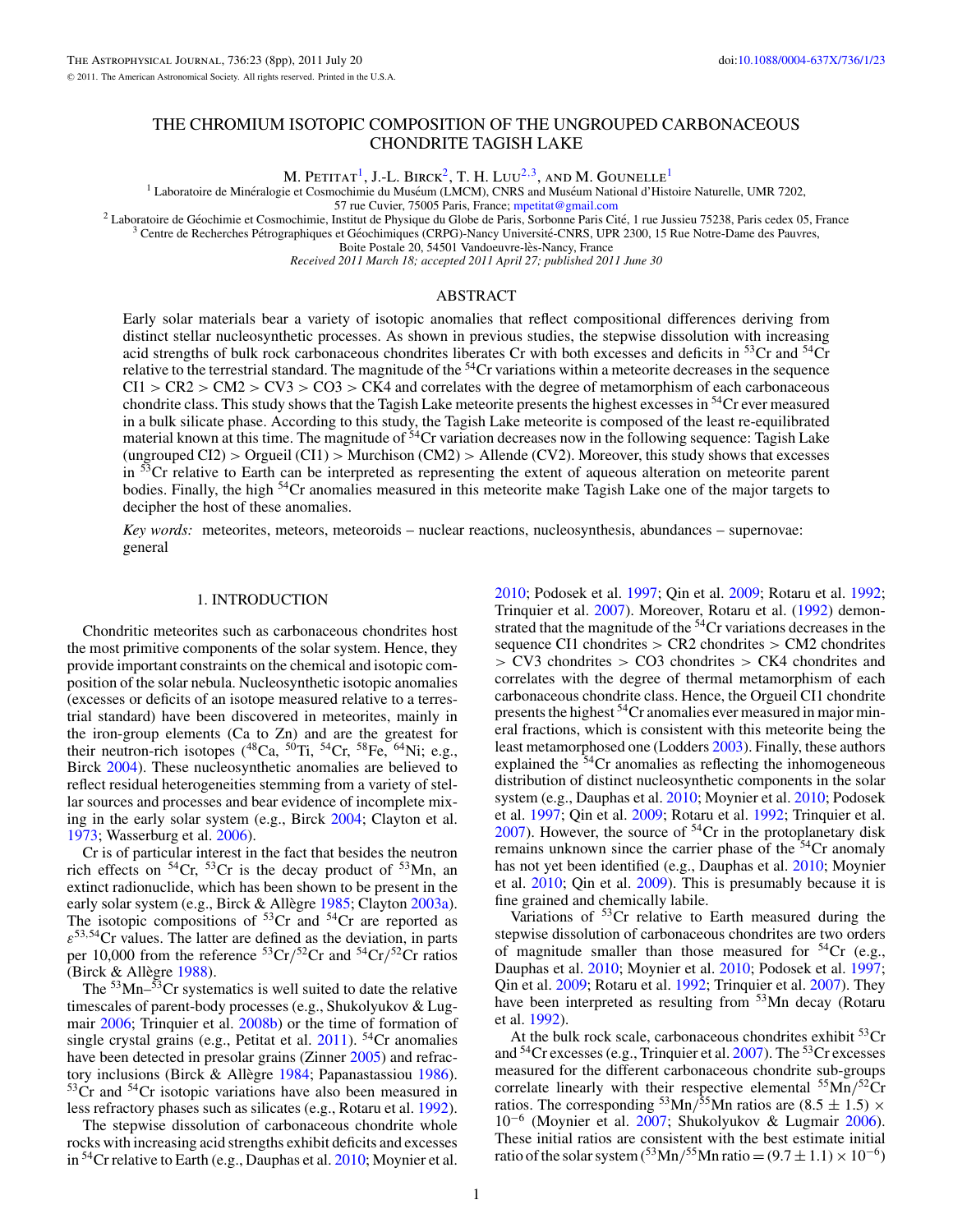**Table 1** Chemical Procedure for the Stepwise Dissolution of Meteorite Whole Rocks

| <b>Stepwise Dissolution Procedure</b> |                         |                              |                                                                               |  |  |  |  |
|---------------------------------------|-------------------------|------------------------------|-------------------------------------------------------------------------------|--|--|--|--|
| Leaching Step Number                  | Reagent                 | Procedure                    | Dissolved Minerals                                                            |  |  |  |  |
| Leach $1$ (L1)                        | Acetic acid (17N)       | 2.5%, 30 min, $20^{\circ}$ C | Easily soluble minerals (sulfates,<br>sulfides, carbonates, metal, magnetite) |  |  |  |  |
| Leach $2$ (L2)                        | Acetic acid (17N)       | 50\%, 1 d, $20\degree$ C     |                                                                               |  |  |  |  |
| Leach $3(L3)$                         | HNO <sub>3</sub> (16N)  | $25\%$ , 7 d, $20^{\circ}$ C |                                                                               |  |  |  |  |
| Leach $4(L4)$                         | $HC1 (6N) + HF (27N)$   | cc. 4 d. $100^{\circ}$ C     | <b>Silicates</b>                                                              |  |  |  |  |
| Leach $5(L5)$                         | $HNO3 (16N) + HF (27N)$ | cc, 10 d, $150^{\circ}$ C    | Refractory minerals                                                           |  |  |  |  |
| Whole rock                            | $HNO3 (16N) + HF (27N)$ | cc, $150^{\circ}$ C          |                                                                               |  |  |  |  |

**Notes.** The leaching procedure consists of five different leaching steps (1st column) during which major mineral phases of the meteorite whole rock are sequentially dissolved using acid mixes of increasing strengths. The molarities of the different acids used are reported (in brackets) in the 2nd column. The procedure followed in each step (proportion of acid mixed, duration of the dissolution procedure, and the temperature at which the dissolution took place) is represented in the 3rd column. The minerals dissolved at each step are indicated in the 4th column. min: minute; d: day.

calculated from the combination of  $^{26}$ Al– $^{26}$ Mg,  $^{182}$ Hf– $^{182}$ W, and  $238$ U $-206$ Pb data on chondrules and CAIs (Nyquist et al. 2009).

Here, we report  ${}^{53}Cr$  and  ${}^{54}Cr$  variations relative to Earth and the  $52Cr$  isotope measured during the selective dissolution of a fragment of the unique Tagish Lake meteorite to: (1) locate this meteorite in the carbonaceous chondrite Cr systematics, (2) address the significance of the excesses and deficits of  $53,54$ Cr relative to Earth, (3) investigate the origin of  $54$ Cr heterogeneity in the early solar system, and (4) refine the solar system initial 53Mn*/*55Mn ratio. The ungrouped carbonaceous chondrite breccia Tagish Lake was chosen because it presents unique petrological, mineralogical (Zolensky et al. 2002), and chemical (Pearson et al. 2001) characteristics, which place it between the CI1 chondrites and the CM2 chondrites. Moreover, its reflectance spectra seem to indicate that it would come from a D-type asteroid (Gounelle et al. 2008; Hiroi et al. 2001), which might be related to comets and sample a very pristine reservoir of the solar system (Gounelle 2011). A sample of Orgueil was measured in parallel for comparison with earlier studies.

#### 2. EXPERIMENTAL METHODS

#### *2.1. Tagish Lake*

Tagish Lake is a unique ungrouped, anomalous C2 carbonaceous chondrite (Brown et al. 2000) and consists of two major lithologies, one carbonate-rich and another carbonate-poor that are thought to be genetically related (e.g., Zolensky et al. 2002). The Tagish Lake meteorite harbors (1) unusual petrologic and mineralogical characteristics in between those of CI1 and CM2 chondrites such as a fine-grained opaque matrix consisting mainly of phyllosilicates (intergrowth of serpentine and saponite), sulfides, and magnetites and within this matrix, the presence of altered CAIs and chondrules, isolated olivine grains, magnetite, carbonates, and Fe–Ni sulfides (Zolensky et al. 2002); (2) mineralogical indications of high degree of aqueous alteration such as the presence of altered CAIs, and of carbonates ranging in composition from pure calcite  $(CaCO<sub>3</sub>)$ to siderite (FeCO<sub>3</sub>) and magnesite (MgCO<sub>3</sub>), the last two endmembers not present in any other type of meteorites (Zolensky et al. 2002); (3) a bulk refractory lithophile element abundances similar to the one of CM2 chondrites, while bulk moderately volatile and volatile element abundances are between those of CI1 chondrites and CM2 chondrites (Mittlefehldt 2002); (4) an oxygen isotopic composition near those of CI1 chondrites and some metamorphosed carbonaceous chondrites but different from either of these and from the O-isotopic field of the CM2 chondrites (Engrand et al. 2001; Leshin et al. 2001); and (5) a bulk rock carbon isotopic composition distinct from those of CI1 chondrites and CM2 chondrites, although the carbonates in Tagish Lake have carbon isotopic compositions similar to those of these two meteorite groups (Grady et al. 2002). All these characteristics suggest that Tagish Lake is a new type of meteorite.

#### *2.2. Digestion Procedure*

Whole rock fragments of Orgueil and Tagish Lake of 0.32 g and 0.29 g, respectively, were first crushed into powder before being dissolved with a sequence of progressively stronger reagents using the chemical procedure described in Rotaru et al. (1992) and listed in Table 1. During the first two leaching steps (L1–L2), sulfates, carbonates, sulfides, and other easily soluble minerals were dissolved in dilute acetic acid. Their dissolution was then completed in step 3 (L3) by using dilute  $HNO<sub>3</sub>$ . During leaching step 4 (L4), silicates were digested (HCL + HF conc.). Finally, refractory minerals, such as spinels, were attacked in leaching step  $5$  (L5) (HNO<sub>3</sub> + HF conc.). After each treatment, the sample was centrifuged and the supernatant was decanted with a pipette. The residue was then washed with water and centrifuged again. The washing procedure was repeated twice and the supernatants were collected to form the solution of that step. Subsequent to each dissolution step, small quantities of undissolved residue were removed for NanoSIMS 50 analyses. Additionally, a whole rock sample (0.05 g) of Tagish Lake was digested in a 1*/*1 mixtures of concentrated HF + HNO<sub>3</sub> acids at 150 $\degree$ C to investigate its bulk Cr isotopic composition.

The chemical separation of Cr was done according to Trinquier et al. (2008a).

#### *2.3. Measurement Procedure*

Cr is measured on a single degassed Re or W filaments with the addition of a mixture of colloidal  $SiO<sub>2</sub>$  and Boric acid  $(H_3BO_3)$ . The detailed description of the TIMS measurements, data acquisition, and data correction is given in Trinquier et al. (2008a). After normalization to the terrestrial  ${}^{52}Cr/{}^{50}Cr$  ratio, typical precisions obtained for Cr isotopic measurements are at the 10 ppm and 20 ppm level for the 53Cr*/*52Cr and 54Cr*/*52Cr ratios, respectively. All data are expressed in *ε*<sup>53</sup>*,*54Cr values, which are the relative deviation of the <sup>53,54</sup>Cr/<sup>52</sup>Cr ratio from the terrestrial standard value expressed in one per 10,000. The Fe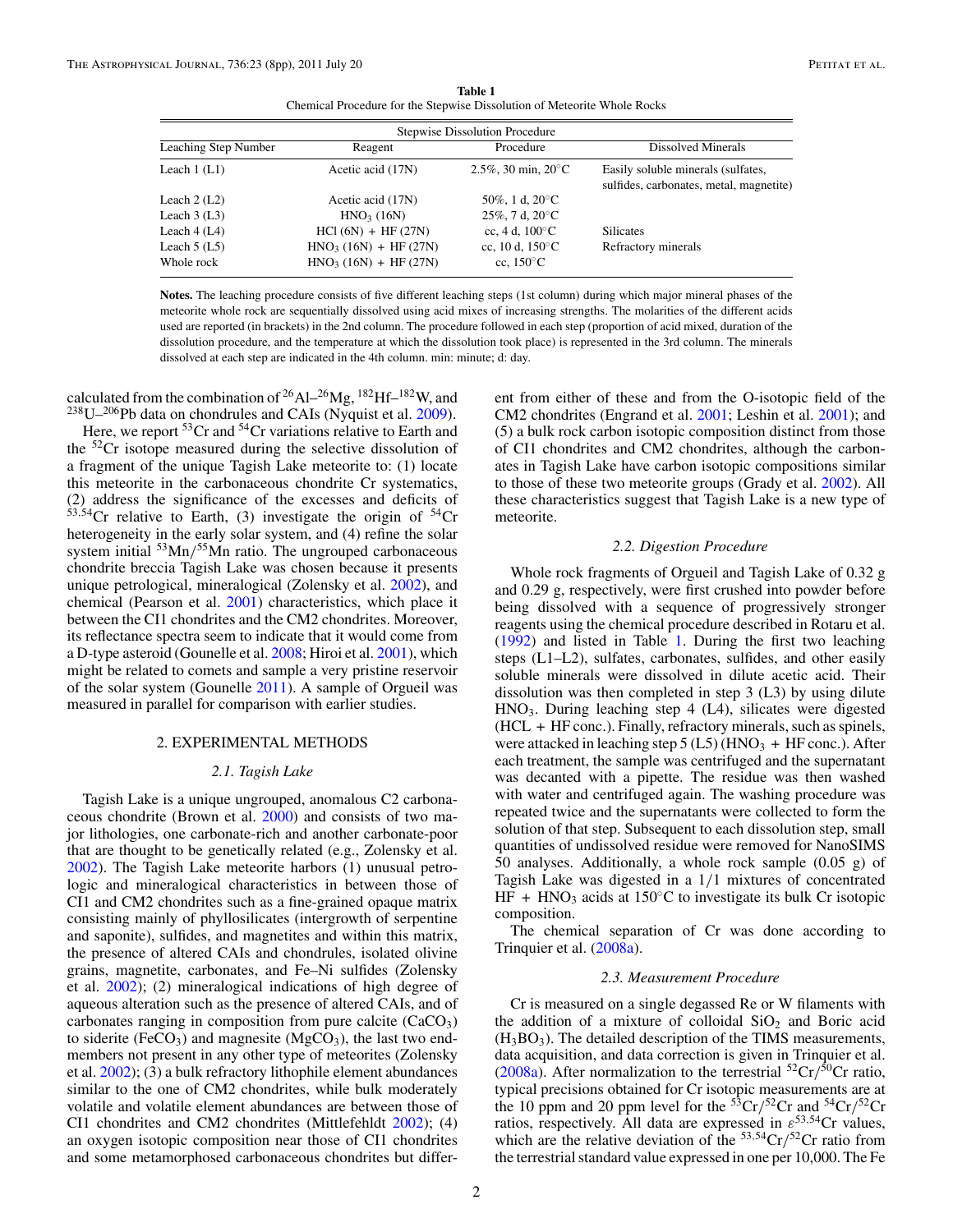**Table 2**<br><sup>53</sup>Cr and <sup>54</sup>Cr Isotopic Compositions, Mn and Cr Abundances and Elemental Ratios Measured for the Different Dissolution Steps for the Orgueil and Tagish Lake Carbonaceous Chondrites

| Samples     | <b>Chemical Samples</b> | $\varepsilon^{53}$ Cr | $\varepsilon^{54}$ Cr | $55$ Mn/ $52$ Cr  | $Mn$ (ppm)     | $Cr$ (ppm) |
|-------------|-------------------------|-----------------------|-----------------------|-------------------|----------------|------------|
| Orgueil     | Whole Rock              | $0.25 \pm 0.03$       | $1.56 \pm 0.06$       | $0.81 \pm 0.02$   | 2152           | 2897       |
|             | Leach $1$ (L1)          | $2.00 \pm 0.6$        | $-5.13 \pm 1.22$      | $121.49 \pm 1.03$ | 498            | 9          |
|             | Leach $2(L2)$           | $1.00 \pm 0.15$       | $-6.08 \pm 0.12$      | $1.37 \pm 0.04$   | 444            | 365        |
|             | Leach $3(L3)$           | $0.04 \pm 0.12$       | $-6.78 \pm 0.24$      | $0.35 \pm 0.01$   | 419            | 1366       |
|             | Leach $4(L4)$           | $-0.62 \pm 0.13$      | $79.25 \pm 1.81$      | $0.57 \pm 0.02$   | 36             | 72         |
|             | Leach $5(L5)$           | $-0.84 \pm 0.11$      | $18.25 \pm 0.28$      | $0.10 \pm 0.003$  | 28             | 273        |
| Tagish Lake | Whole Rock              | $0.53 \pm 0.05$       | $1.19 \pm 0.15$       | $1.69 \pm 0.10$   | 3361           | 2248       |
|             | Leach $1$ (L1)          | $11.47 \pm 0.58$      | $-13.19 \pm 1.4$      | $82.6 \pm 0.76$   | 663            | 8          |
|             | Leach $2(L2)$           | $1.28 \pm 0.26$       | $-16.14 \pm 0.47$     | $3.34 \pm 0.10$   | 941            | 318        |
|             | Leach $3(L3)$           | $0.43 \pm 0.10$       | $-8.03 \pm 0.16$      | $1.02 \pm 0.03$   | 921            | 1025       |
|             | Leach $4(L4)$           | $-1.45 \pm 0.37$      | $139.01 \pm 0.85$     | $0.07 \pm 0.002$  | $\overline{4}$ | 67         |
|             | Leach $5(L5)$           | $-1.00 \pm 0.17$      | $13.80 \pm 0.21$      | $0.11 \pm 0.003$  | 16             | 188        |

Notes. Cr isotopic compositions were measured by TIMS (TRITON, Finnigan, Université Paris VI), whereas Mn and Cr abundances were measured on MC–ICP–MS (Neptune, Finnigan, Université Paris VI) in high-resolution mode to remove isobaric interferences on Cr species as described in Trinquier et al. (2008a). The <sup>53</sup>Cr and <sup>54</sup>Cr isotopic compositions are expressed in the  $\varepsilon$ -notation which is the relative deviation per 10,000 from the terrestrial standard. The <sup>52</sup>Cr/<sup>50</sup>Cr ratio was used as a normalization ratio to correct for mass dependent instrumental fractionation (Shields et al. 1966). The iron isobaric interference on 54Cr was controlled with 56Fe. Error bars are 2*σ*; wr: whole rock. wr isotopic and elemental data for Orgueil were taken from Trinquier et al. (2007).

isobaric interference on  ${}^{54}Cr$  was monitored on  ${}^{56}Fe$  and using a measured 56Fe*/*54Fe ratio of 15.66 proved to be of negligible inference on the final precision. Procedural blanks of ∼0.2 ng for Cr have negligible implication for the final results.

The Mn*/*Cr ratio was measured without chemical separation on an aliquot of each solution resulting from the dissolution procedure: steps L1–L5, solution of the bulk rock. This was done on a Neptune MC–ICP–MS in the medium resolution mode  $(M/\Delta M = 4500)$  to prevent polyatomic isobaric interferences. The measured Mn*/*Cr ratios in the samples are compared to standard solutions prepared at various Mn*/*Cr ratios in various matrixes. At the level of precision required for this study, the matrix effects resulting from the major elements of the various samples have negligible effects and the precision on the Mn*/*Cr ratio is better than 2%. Further details can be found in Trinquier et al. (2008a).

The elemental and isotopic compositions of each leaching step and of the whole rocks were measured twice and yielded identical values within analytical error.

#### 3. RESULTS

This study confirms previous results and exhibits new features. Each fraction dissolved represents different mineral phases which all show positive and negative variations relative to Earth. At the mineral scale, stepwise bulk carbonaceous chondrite dissolutions have led to various  $54$ Cr and  $53$ Cr patterns with positive and negative anomalies relative to the terrestrial standard. Chromium isotopic results for the Orgueil and the Tagish Lake meteorites are detailed in Table 2. As listed in Table 2, Cr and Mn in Orgueil and Tagish Lake are mainly concentrated in the most easily dissolved fractions.

*Whole rock.* The  $\varepsilon^{53}$ Cr value measured for the whole rock of Tagish Lake is identical within error to that determined for Orgueil, whereas the *ε*54Cr is higher in Orgueil than in Tagish Lake.

*Anomalies in 54Cr during mineral dissolution.* Figure 1 illustrates the amplitude of the  $\varepsilon^{54}$ Cr heterogeneity among sequentially dissolved fractions of bulk rock carbonaceous chondrites measured in this study and in Murchison and Allende

(Trinquier et al. 2007) for comparison. The pattern of isotopic data for Orgueil is similar to those obtained in previous studies (e.g., Dauphas et al. 2010; Podosek et al. 1997; Qin et al. 2009; Rotaru et al. 1992; Trinquier et al. 2007). The first three leaching steps (L1–L3) exhibit deficits in  $54Cr$  relative to Earth. These most easily dissolved fractions show a deficit relative to Earth ranging from −6*ε* for Orgueil to −16*ε* for Tagish Lake. In contrast, the highest  $54Cr$  excesses relative to the terrestrial standard are produced in the most chemically resistant fractions corresponding to the 4th and 5th leaching steps (L4–L5), which host excesses relative to the terrestrial standard rising up to 79*ε* for Orgueil and 139*ε* for Tagish Lake. With the exception of a magnetite enriched fraction from Orgueil (Podosek et al. 1997), this is the highest  $54Cr$  excess observed in one of the major mineral fractions of a meteorite (Figure 1).

*Anomalies in 53Cr during mineral dissolution.* Figure 2 illustrates the  $\varepsilon^{53}$ Cr variations for Tagish Lake (this study), Orgueil (this study), and Murchison and Allende (Trinquier et al. 2007) for comparison. The pattern of isotopic data for Orgueil is similar to those obtained in previous studies (Dauphas et al. 2010; Podosek et al. 1997; Qin et al. 2009; Rotaru et al. 1992; Trinquier et al. 2007). The amplitudes of the variation are two orders of magnitude smaller than those measured for  $54$ Cr. Excesses in  $53$ Cr relative to Earth are concentrated in the chemically less resistant fractions, which possess the highest Mn*/*Cr ratios (Figure 2). Aside from dissolution step 1 (L1) and 4 (L4), Tagish Lake and Orgueil exhibit identical  $\varepsilon^{53}$ Cr values within uncertainties, which differ significantly from those measured in Murchison and Allende.

#### 4. DISCUSSION

#### *4.1. 54Cr Anomalies at the Mineral Scale in Orgueil and Tagish Lake*

Tagish Lake has several striking differences relative to the systematics of other carbonaceous chondrites. For the major minerals containing Cr, it displays both the highest excess and deficit in <sup>54</sup>Cr relative to Earth. The general trend from CI1 chondrites to CK4 chondrites is a decrease in the isotopic difference between leaching step 2 (L2) and leaching step 4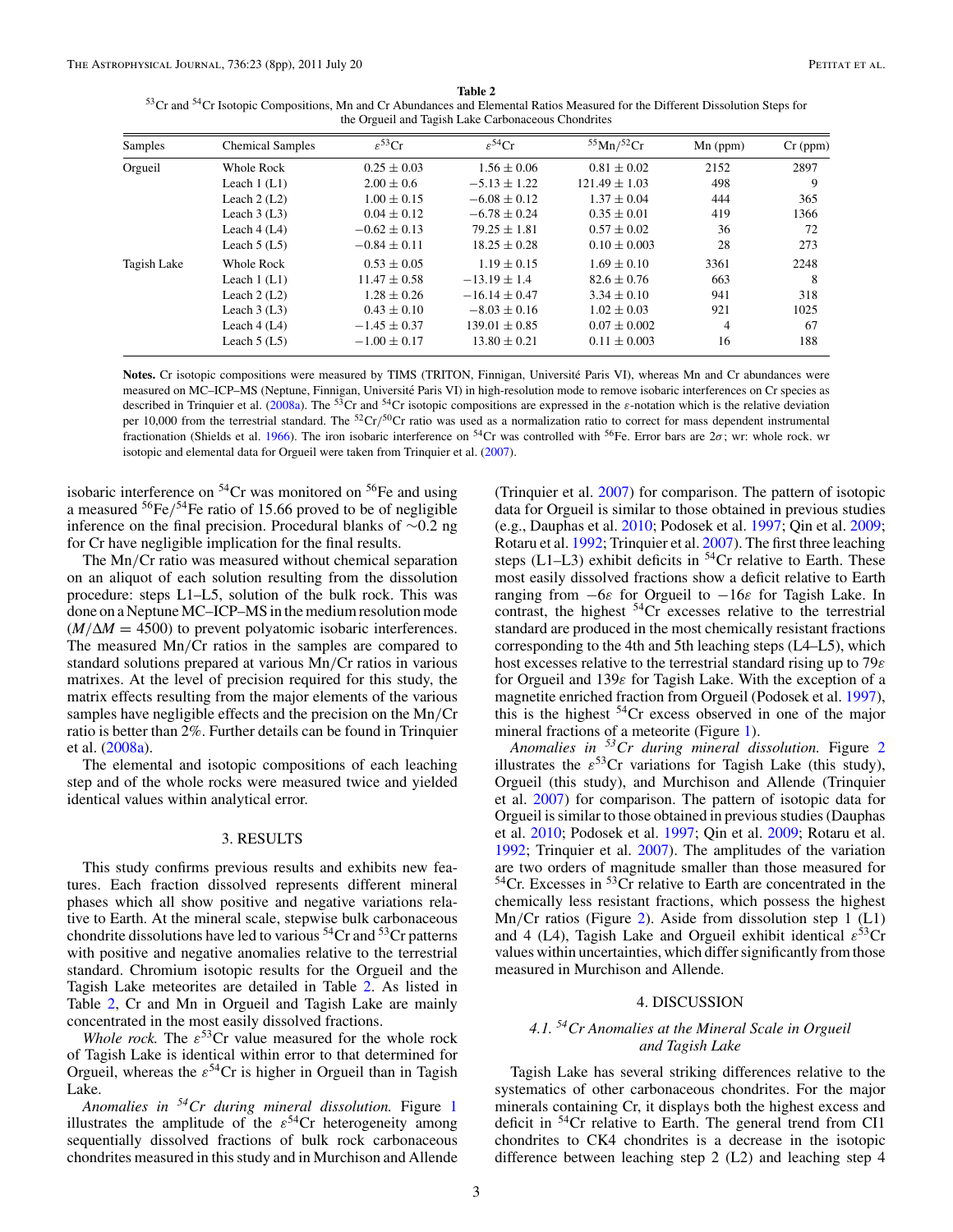

**Figure 1.** <sup>54</sup>Cr variations among sequentially dissolved fractions (L1–L5) of bulk rock carbonaceous chondrites. Tagish Lake (ungrouped C2 chondrite; this study): white square; Orgueil (CI1 chondrite; this study): crossed circle; Murchison (CM2 chondrite; Trinquier et al. 2007): black triangle pointing down; Allende (CV3 chondrite; Trinquier et al. 2007): white triangle pointing up. (CI1 chondrite); Murchison (CM2 chondrite); Allende (CV3 chondrite). This pattern is attributed to metamorphism (Rotaru et al. 1992). Each pie chart represents the Mn and Cr abundances measured for the different dissolution steps of Tagish Lake relative to the total mass (0.29 g) analyzed. The abundances of Mn and Cr in the whole rock of Tagish Lake are higher than those obtained from the addition of the Mn and Cr abundances of the different leaching steps. This indicates an elemental fractionation during the Cr separation and purification chemistry. The major mineralogical phases dissolved during each digestion step are indicated.

(L4). This trend has been interpreted to be due to metamorphism (e.g., Rotaru et al. 1992). Since Tagish Lake displays the highest deficits  $(L2)$  and the highest excesses  $(L4)$  in <sup>54</sup>Cr relative to Earth, our results indicate that this meteorite may consist of the least metamorphosed matter ever analyzed.

In addition to parent body metamorphism, aqueous alteration may also have been a factor that controlled the amplitude of  $54$ Cr anomalies. The sequence of aqueous alteration for meteorite parent bodies is CI1 chondrites *>* CM2 chondrites *>* CR2 chondrites *>* CV3 chondrites *>* CO3 chondrites (e.g., Brearley  $2006$ ) and is identical to the general trend of the  $54Cr$ anomaly measured during meteorite whole rock dissolution (CI1 chondrites to CK4 chondrites). The fact that mineral phases such as carbonates, sulfates, and sulfides present  $54$ Cr deficits relative to Earth indicates that the fluid from which secondary minerals formed did not contain the carrier phase of the <sup>54</sup>Cr anomaly. Moreover, it shows that the carrier phase of the  $54$ Cr was not significantly altered during aqueous alteration. Finally, since Tagish Lake presents the highest 54Cr anomalies ever measured in a meteorite, it represents a major target to determine the carrier phase of the  $54$ Cr anomaly. Indeed, it indicates that (1) Tagish Lake harbors a concentration of grains showing this  $54$ Cr anomaly larger than any other carbonaceous chondrites; (2) if the abundance of anomalous grains is the same as that of other carbonaceous chondrites, then the 54Cr anomalies present in the sample are higher than those in Orgueil and the other carbonaceous chondrites; or (3) both aforementioned points are true.

#### *4.2. 53Cr Anomalies at the Mineral Scale of Carbonaceous Chondrites*

Tagish Lake presents a large excess of  $53Cr$  relative to the terrestrial standard and to the other meteorites studied so far after an attack by a very mild acid solution in the 1st leaching step (L1). In our opinion, this reflects the high proportion of carbonates in Tagish Lake (Zolensky et al. 2002) which buffers rapidly the dissolution medium at a close to neutral pH. Since carbonates are depleted in Cr, very little Cr is extracted.

The dissolution of carbonates, sulfates, and sulfides during the first three leaching steps  $(L1-L3)$  produces the highest  ${}^{53}Cr$ excesses (Tagish Lake *>* Allende *>* Orgueil *>* Murchison), whereas the disintegration of the silicate portion in dissolution step 4 generates 53Cr deficits relative to Earth (Tagish Lake *>* Orgueil *>* Murchison *>* Allende). Carbonates, sulfates, and sulfides are secondary minerals which precipitated from aqueous fluids on the meteorite parent bodies (e.g., Bullock et al. 2005; Endress & Bischoff 1996; Fredriksson & Kerridge 1988). It has been showed that the excesses of  $53$ Cr in single grains of different carbonate types are related to the decay of  $53\text{Mn}$  (e.g., deLeuw et al. 2009; Hoppe et al. 2007; Petitat 2010; Petitat et al. 2011). Hence, it seems reasonable to argue that  $53Cr$  excesses relative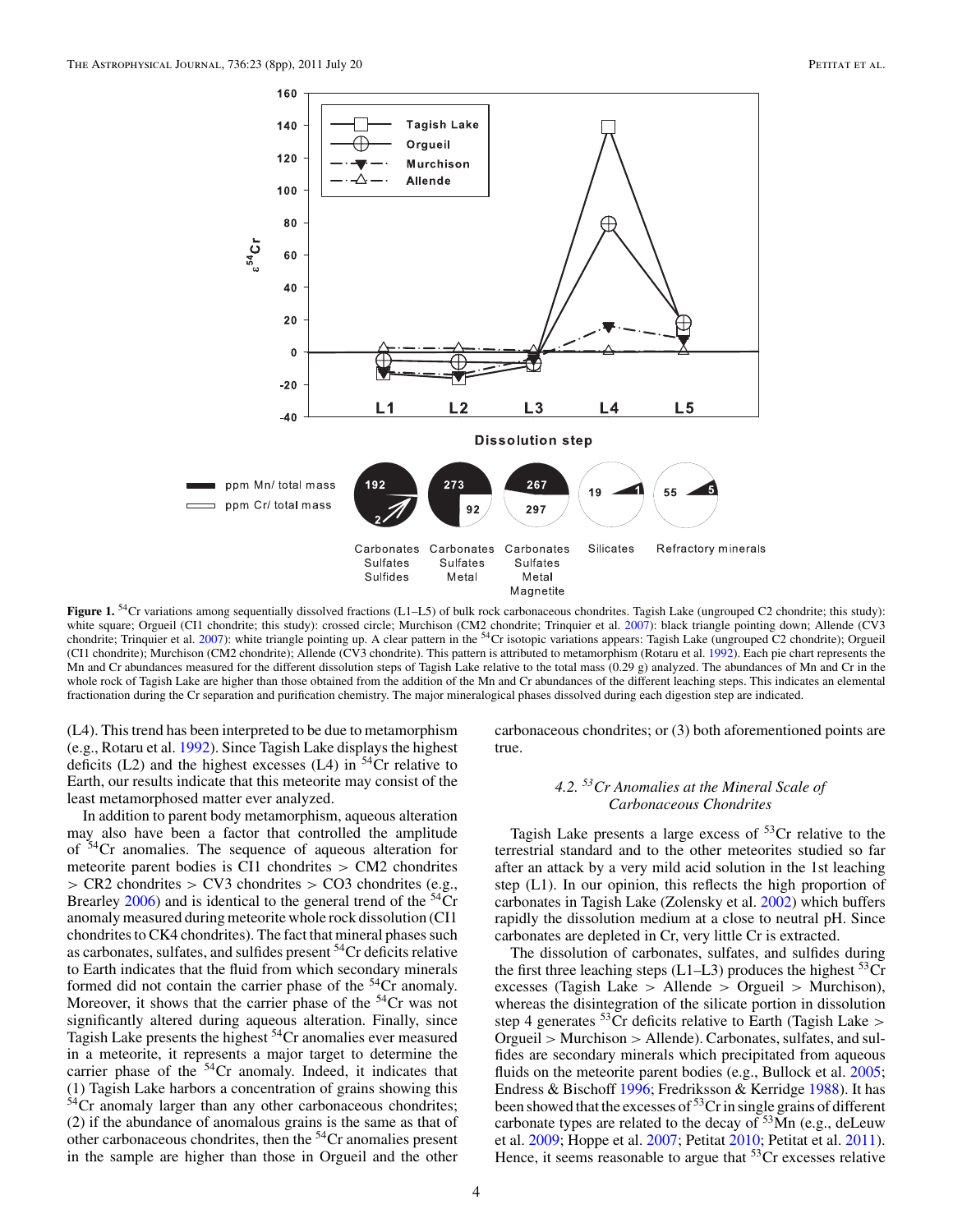

Figure 2. <sup>53</sup>Cr variations among sequentially dissolved fractions (L1–L5) of bulk rock carbonaceous chondrites. Tagish Lake (ungrouped C2 chondrite; this study): white squares; Orgueil (CI1 chondrite; this study): crossed circle; Murchison (CM2 chondrite; Trinquier et al. 2007): black triangle pointing down; Allende (CV3 chondrite; Trinquier et al. 2007): white triangle pointing up. The patterns obtained in this study are identical to those from previous studies. Acid non-resistant species<br>(i.e., carbonates) release <sup>53</sup>Cr when dissolved. for the different dissolution steps for Tagish Lake are represented in the pie charts and the major mineralogical phases dissolved are indicated.

to Earth measured in the first three leaching steps (L1–L3) are probably related to the leaching of minerals in which the 53Mn decayed into  ${}^{53}Cr$ .

The former presence of  $53$ Mn may be demonstrated by a linear correlation between the  $\varepsilon$ <sup>53</sup>Cr values and their respective 55Mn*/*52Cr ratios measured for each dissolved fraction, which is not observed for Tagish Lake (Figure 3). This suggests that either the 53Cr excesses are not linked to the radioactive decay of <sup>53</sup>Mn or if they are related to <sup>53</sup>Mn decay that the system is strongly disturbed. The latter hypothesis would be consistent with a system, in which the mineralogy is established in several episodes as shown in the recent  $53\text{Mn}$ – $53\text{Cr}$  ion probe data by Petitat (2010) and Petitat et al. (2011). In addition to these two hypotheses, it can also be argued that  $53$  Mn was heterogeneously distributed at the start of the solar system (Trinquier et al. 2008b; Gounelle & Russell 2005).

The zoom in Figure 3 shows that a linear correlation exists when combining the leaching steps 2–5 (L2–L5) and the whole rock. If interpreted as an isochron with some scatter due to secondary disturbance, this correlation yields an initial value of  $^{53}$ Mn/<sup>55</sup>Mn = (8.4 ± 0.9) × 10<sup>-5</sup>. This is more than an order of magnitude higher than the most recent estimate of the initial solar system 53Mn*/*55Mn ratios (Trinquier et al. 2008b; Nyquist et al. 2009). The data of Tagish Lake are difficult to reconcile with other meteorite data without considering a thorough remobilization of the  $53$  Mn– $53$ Cr system by secondary processes

such as aqueous alteration on the Tagish Lake meteorite parent body.

Finally, a comparison of Figures 1 and 2 shows that excesses of 53Cr relative to Earth are measured in mineral fractions harboring <sup>54</sup>Cr deficits relative to Earth and vice versa (e.g., Podosek et al. 1997; Rotaru et al. 1992). This relation is probably linked to the Mn and Cr abundances present in the different leaching steps (Mn*/*Cr ratios), to mineralogical and petrological properties of the different mineral phases dissolved during the different steps, and also to time (decay of <sup>53</sup>Mn into  $5\overline{3}$ Cr), although it has been demonstrated that chronological information from leaching data are difficult to draw (Trinquier et al. 2008b).

#### *4.3. Heterogeneity at a Whole Rock Scale: Tagish Lake*

At the scale of bulk rock, carbonaceous chondrites display clearly resolved and variable 54Cr excesses relative to Earth (Podosek et al. 1997; Qin et al. 2009; Rotaru et al. 1992; Trinquier et al.  $2007$ ) as shown in Figure 4. The <sup>54</sup>Cr anomaly determined for the Tagish Lake whole rock is lower than that from Orgueil but within error equals that of Murchison.

Each group of meteorites has different bulk O isotopic compositions. Trinquier et al. (2007) obtained a linear correlation between the bulk  $\Delta$ <sup>17</sup>O values and the <sup>54</sup>Cr anomalies from different carbonaceous chondrites. The  $\Delta$ <sup>17</sup>O values are defined as the  $\delta^{17}$ O coordinate of the intercept between a mass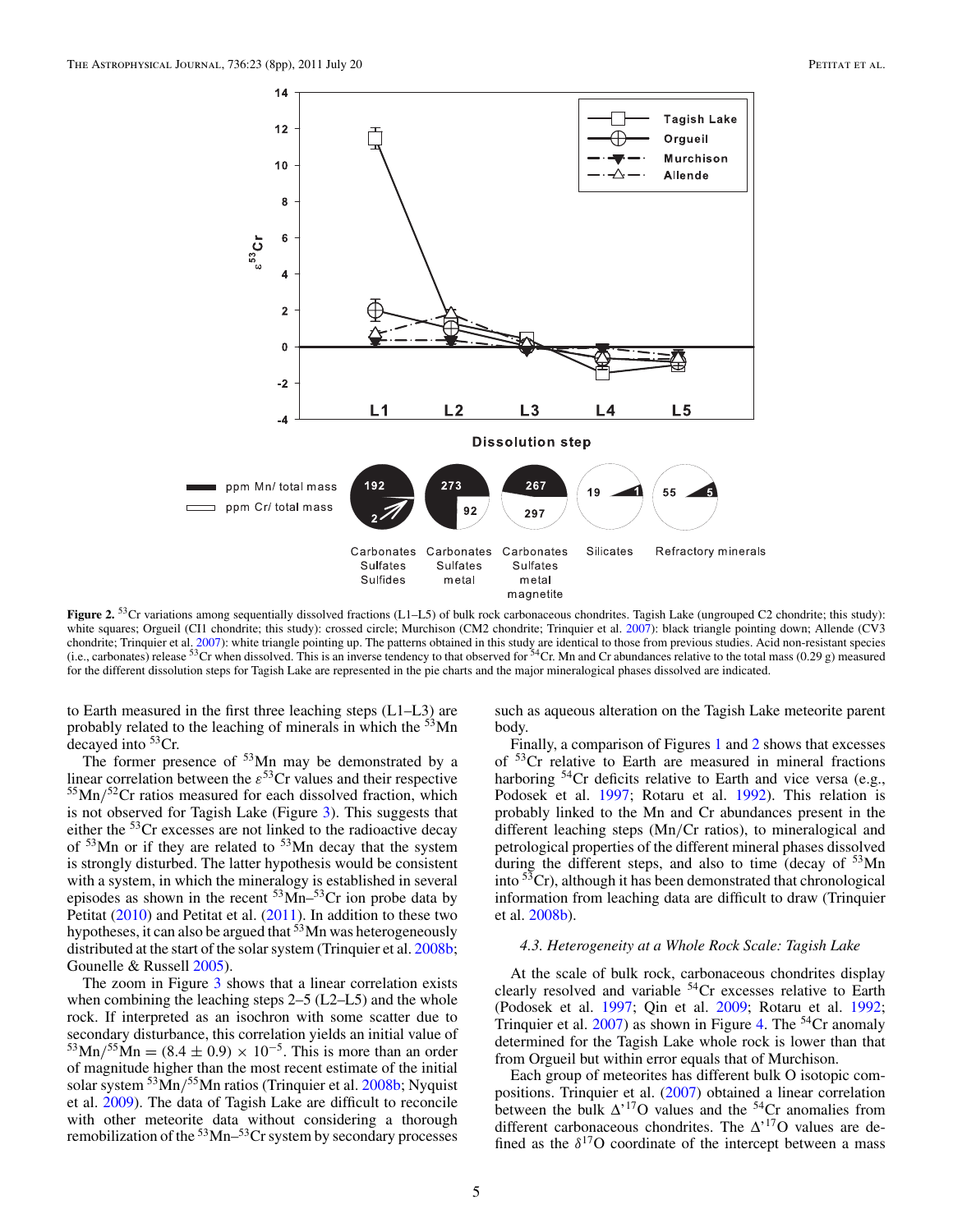

**Figure 3.** Plots of the *ε*<sup>53</sup>Cr values vs. the elemental <sup>55</sup>Mn/<sup>52</sup>Cr ratios measured for each dissolution step and for the whole rock of the Tagish Lake meteorite. As for previous studies, no linear correlation is observed, suggesting that the  $53Cr$  excesses are not linked to the radioactive decay of  $53Mn$  or if they are that the system is strongly disturbed. A linear correlation is observable when only considering leaching steps 2–5 (L2–L5) as presented in the zoomed diagram.



**Figure 4.** Plot of the <sup>54</sup>Cr excesses relative to Earth measured for different bulk rock carbonaceous chondrites. Tagish Lake data (black square) are from this study. Other carbonaceous chondrite data are from Trinquier et al. (2007).

fractionation line of slope 0.52 passing through each individual data point and the CC anhydrous mineral line (CCAM) of slope 1 (Trinquier et al. 2007). Since bulk O isotopic compositions are used to categorize meteorites, this linear correlation demonstrated that bulk  $54$ Cr anomalies could also be used to classify meteorites into different groups. The O and Cr isotopic data of the bulk Tagish Lake plot on this linear correlation in between those of the CI1 chondrites and CM2 chondrites but equals that of CR2 chondrites (Figure 5).

The excess in <sup>53</sup>Cr relative to Earth measured for the Tagish Lake whole rock is identical to that measured for CI1 chon-

drites. Tagish Lake is highly hydrated and contains two main lithologies, one carbonate-rich and another carbonate-poor. The sequential dissolution of bulk meteorite has shown that excesses in <sup>53</sup>Cr would appear in the solution of secondary minerals such as carbonates. Assuming a Tagish Lake carbonate grain contains 1 ppm Cr (Zolensky et al. 2002), a total sample mass of 0.05 g, and 2750 ppm Cr after dissolution, then the calculated mass of carbonate present in the analyzed sample of Tagish Lake is 36%. Therefore, the most probable lithology investigated in this study is the carbonate-rich lithology ( $\sim$ 20% of carbonates; Zolensky et al. 2002). However, as only 0.05 g of Tagish Lake was digested, the sample might not be representative of the whole Tagish Lake parent body and a larger piece might carry information of both the carbonate-rich and the carbonate-poor lithologies. Nevertheless, the elemental 55Mn*/*52Cr ratio in the present data set is twice as high as in Yamashita et al. (2005) and most probably is at the origin of the elevated  ${}^{53}Cr/{}^{52}Cr$  of the bulk rock reflecting the past presence of  $53$ Mn.

Figure 6 presents the linear correlation between the bulk rock *ε*53Cr values and elemental 55Mn*/*52Cr ratios for different carbonaceous chondrites (Moynier et al. 2007; Shukolyukov & Lugmair 2006; Trinquier et al. 2008b). Our Tagish lake value deviates somehow from the internal bulk  $53$  Mn– $53$ Cr carbonaceous chondrite isochron (Moynier et al. 2007; Shukolyukov & Lugmair 2006; Trinquier et al. 2008b). However, since it presents the highest Mn*/*Cr ratio ever measured for a bulk meteorite, it contributes to better constrain the slope of this isochron. The resulting initial <sup>53</sup>Mn/<sup>55</sup>Mn ratio =  $(5.3 \pm 1.8) \times 10^{-5}$ is similar to that calculated by Birck  $&$  Allègre (1984) from Allende CAIs, but much higher than that determined by Nyquist et al. (2009) (<sup>53</sup>Mn/<sup>55</sup>Mn ratio = (9.1 ± 1.7) × 10<sup>-6</sup>) combin-<br>ing <sup>26</sup>Al<sup>-26</sup>Mg, <sup>53</sup>Mn<sup>-53</sup>Cr, and <sup>182</sup>Hf<sup>-182</sup>W measurements obtained from chondrules and CAIs from different carbonaceous chondrite and angrite meteorites. Our result is in agreement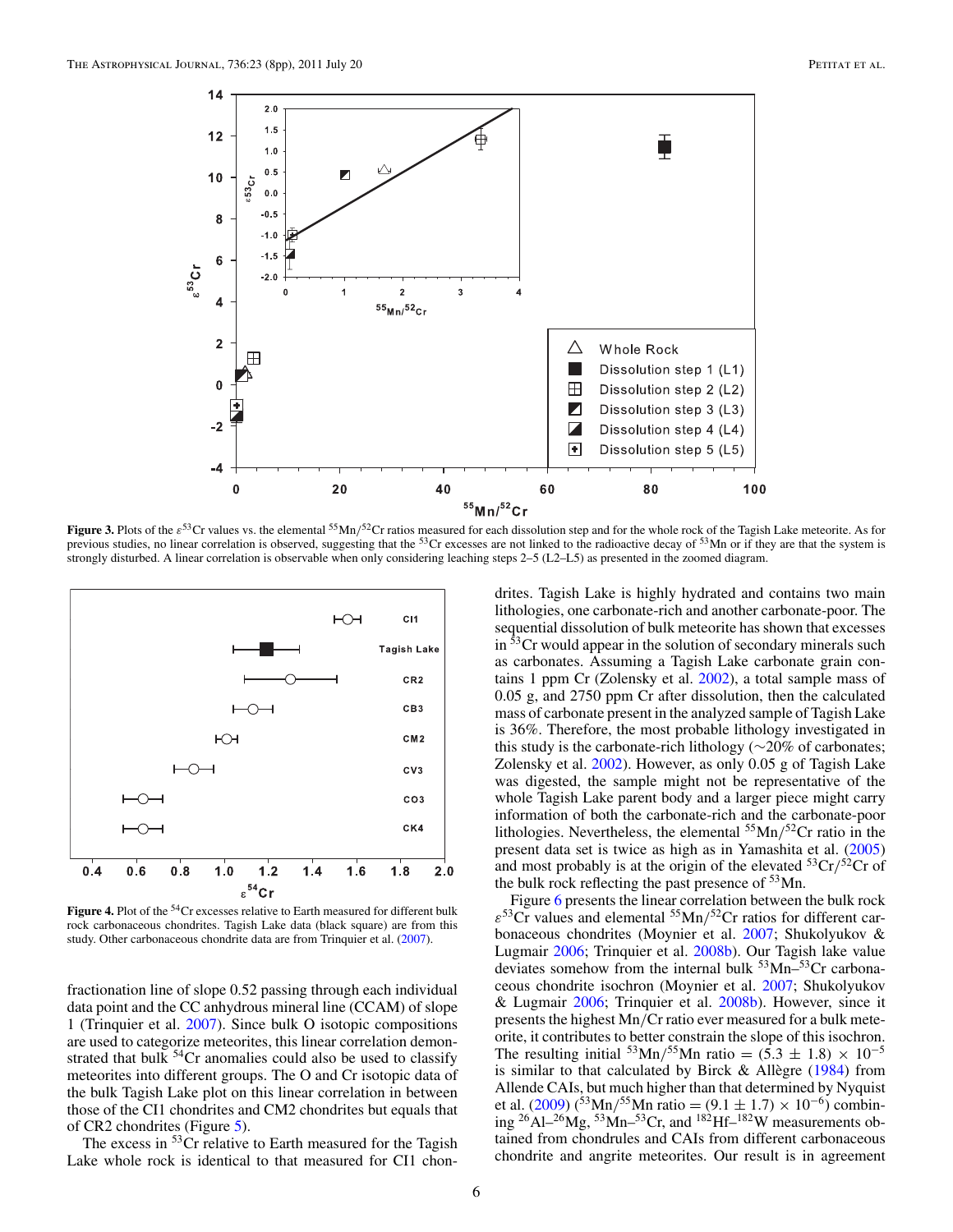

**Figure 5.** Plot of the *ε*<sup>54</sup>Cr values vs. Δ'<sup>17</sup>O for different carbonaceous chondrites. Tagish Lake (black square) plots on the linear correlation formed by the other carbonaceous chondrite. The oxygen isotopic composition of Tagish Lake was calculated from the average of the two values measured in Brown et al. (2000). The other oxygen isotopic compositions were taken from Clayton (2003b). The  $\Delta^{17}$ O were calculated following Trinquier et al. (2007).



**Figure 6.** Plot of the *ε*53Cr values and their respective 55Mn*/*52Cr elemental ratios measured for carbonaceous whole rocks. The high 55Mn*/*52Cr ratio measured in this study for the Tagish Lake (black square) whole rock permits to better approximate the 53Mn*/*55Mn initial ratio for the bulk rock carbonaceous chondrites.

with the hypothesis of Scott & Sanders (2009), who interpreted this whole-rock carbonaceous chondrite  $53$  Mn– $53$ Cr isochron as a mixing line between a volatile depleted (low Mn*/*Cr) and a volatile enriched CI1-like reservoir.

#### 5. CONCLUSION

The <sup>54</sup>Cr excesses reported in this study for Orgueil are within the range of already published values. However, we report the highest <sup>54</sup>Cr excess so far for the silicate fraction of Tagish Lake. The high excess measured for Tagish Lake reinforces the fact that Tagish Lake consists of very pristine material (the most pristine of all according to this study). The magnitude of  $54Cr$ variation decreases now in the following sequence: Tagish Lake *>* Orgueil (CI1) *>* Murchison (CM2) *>* Allende (CV3). Finally,

these large excesses make from Tagish Lake a major target for deciphering the carrier phase of the <sup>54</sup>Cr anomaly.

We thank the scientific editor Frank Timmes and an anonymous reviewer for comments and discussions. This work is based on the PhD thesis of Manuel Petitat at the Laboratoire de Minéralogie et de Cosmochimie du Muséum, Muséum National d'Histoire Naturelle, Paris and was supported by the Origin network (Marie Curie European Fellowship).

#### REFERENCES

Birck, J.-L. 2004, in Geochemistry of Non-traditional Stable Isotopes, ed. C. M. Johnson et al. (Washington, DC: Mineralogical Society of America), 25